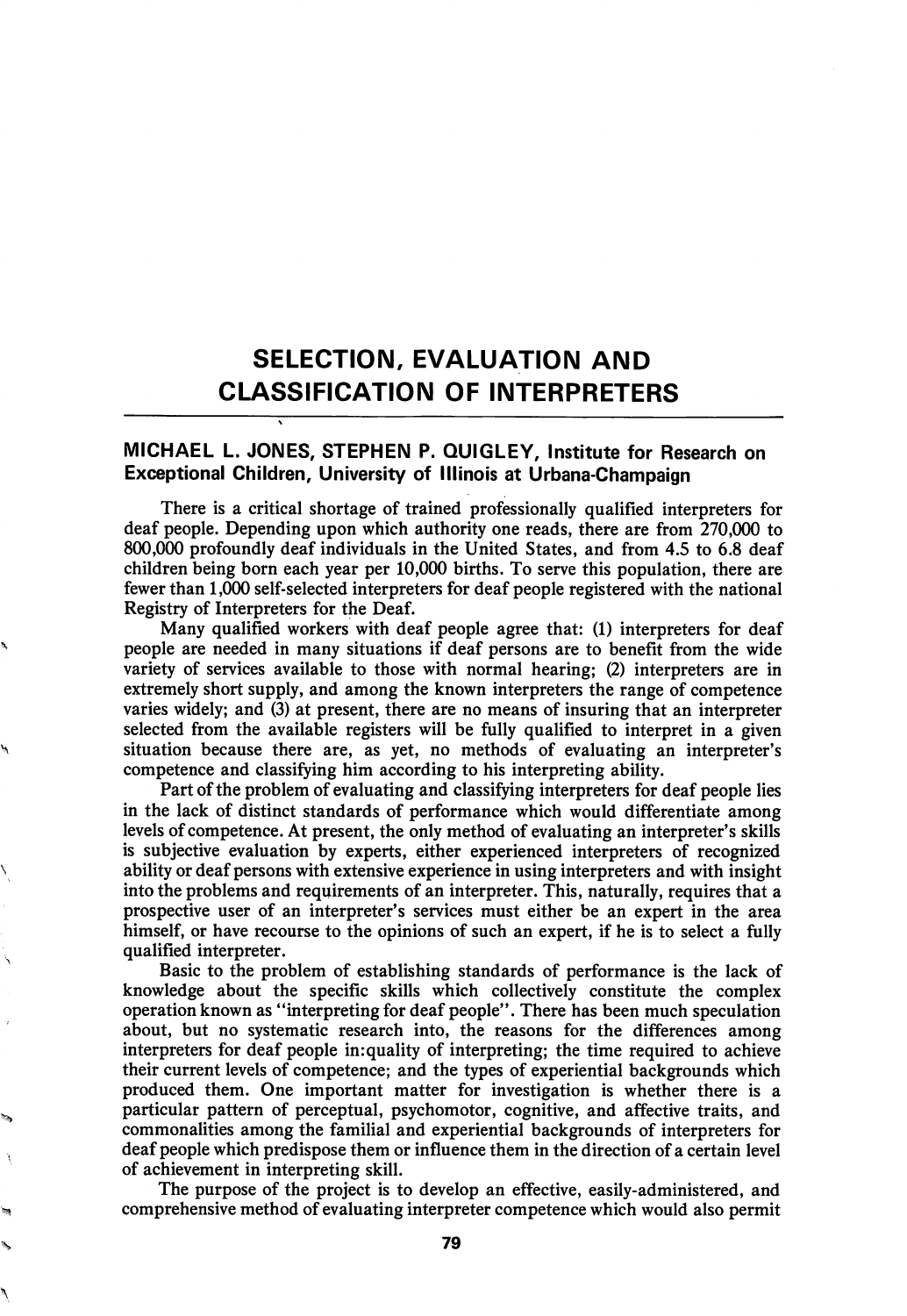re-evaluation and re-classification as competence increased; and to discover whether or not specific characteristics or combinations of characteristics can be identified which are associated with the attainment of specific levels of interpreting competence. By studying methods of evaluation and classification, it is hoped that it will be possible to specify standards of performance which will facilitate certification of interpreters for deaf people. By studying the characteristics of interpreters, empirical knowledge might be gained about how an interpreter evolves, and this might make possible the development of more effective and comprehensive curricula for training interpreters.

#### Methodology

Thirty interpreters from eleven states were brought to the University of Illinois for testing. The sample was selected in such a way as to insure equal distribution of males and females and a wide range of ability in interpreting. Every effort was made to insure representation in 5 competence categories: Outstanding, Very Good, Average, Fair and Poor. This was accomplished by the project staff with the help of a five-member advisory committee composed of nationally recognized experts in interpreting. Most interpreters who had been selected as first choices for the Outstanding, Very Good, and Average categories accepted the invitation to participate, thus requiring replacements with alternates only when subsequent unforeseen conflicts arose that precluded participation by two or three individuals. It proved to be quite difficult to obtain a sufficient number of subjects for the lower two categories. Eventually, however, a mixed group of "Fair" and "Poor" interpreters was recruited. Subjects from these two categories might reflect a lack of experience rather than a lack of basic interpreting skill.

Additionally, three interpreters were selected to serve as pilot subjects in order to pretest all materials and to modify the procedures where necessary.

f

þ

Expressive and receptive tasks. Since it was desired that the expressive and receptive skills tasks would match the life situation as much as possible, and that maximum performance be obtained from all subjects, the materials chosen for the tasks were of the type that most interpreters were likely to have had experience in interpreting or translating in the past.

For the translating task a short (17 minute) lecture on communication was chosen, with material ranging from minimal difficulty, which would permit the poorer subjects to show what they could do, through rather complex material which would challenge the skills of the most capable subjects. The interpreting task was a lecture on children's development of language, with the major portion of the lecture consisting of a story about a little boy, as told by another child. The story was chosen because it offered subjects an opportunity to display their true interpreting skills, since considerable dramatic skill could be used in relaying the story. Both expressive tasks were audiotaped by a graduate student majoring in speech, who had the ability to pace himself and to modulate his voice so as to keep the interest at a high level. The first  $6\frac{1}{2}$  to 7 minutes of the speech were delivered at 130 wpm (words per minute), the next  $4\frac{1}{2}$  to 5 at 150 wpm, and the following  $4\frac{1}{2}$  to 5 at 170 wpm. For the remaining minute the speaker spoke at his "normal" speech rate which was 163 wpm for the more technical translating task and 193 wpm for the less technical interpreting task.

The reverse-translating tasks consisted of three videotaped stories, told in Manual English, with the difficulty based on the speed of the signing and complexity of the material. The first story was a relatively simple story delivered at a moderately slow rate of signing; the second was a moderately paced story of slightly more complex content; and the third was a semi-professional lecture delivered at the deaf person's normal rapid rate of signing with considerable fingerspelling. The reverse interpreting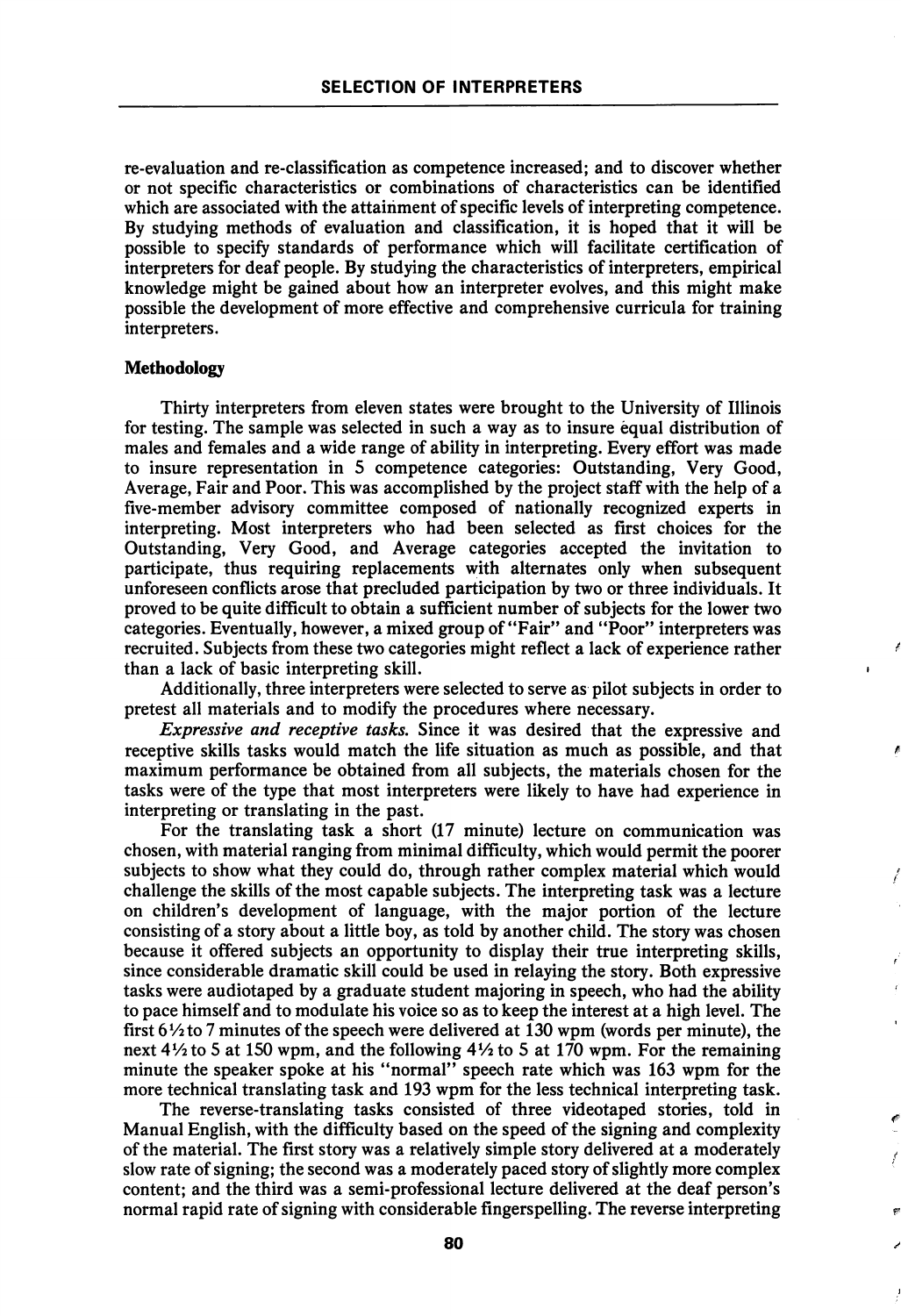tasks also consisted of three videotaped stories ranging in difficulty from a simple, repetitive story delivered in Ameslan, to a more complex story (also in Ameslan), to a very difficult story delivered in highly pantomimic Ameslan.

All performers for the receptive skills task were deaf individuals selected for the clarity of their signing and fingerspelling. The videotapes were in color and all performers wore sweaters of a medium royal blue in order to enhance the contrast and clarity of the hands and fingers for maximum "readability" by the subjects.

Pantomime. The pantomime task was developed in an effort to separate expressiveness from technical skill in the language of signs, because fluency in the language of signs might be mistakenly assumed if an interpreter was particularly expressive (or vice-versa); and by separating the expressiveness from sign language, information could be obtained about the relationship between the two dimensions as well as the relationship of each to the overall interpreting performance. The task consisted of a series of 10 short situations which were typed on  $3 \times 5$  cards and presented to the subject one at a time. After reading the card, the subject was to act out the situation using no formal signs.

Psychological tests. The psychological testing of the subjects was conducted to provide information about the characteristics of interpreters that might be related to interpreting skill. The testing focused on four major areas: cognitive abilities, perceptual abilities, psychomotor abilities, and affective characteristics.

Cognitive Abilities. The process of interpreting would appear to have a large cognitive component, as it requires not only the ability to process information and store it, but to recode it and reproduce it as well. The processing may be either auditory or visual, depending on the situation. The receding task implies a person must be verbally and conceptually fluent, as a good interpreter must be able to find synonyms and conceptual equivalents that match the comprehension level of the deaf audience, and must find these equivalents under time pressure, and do it continuously for considerable periods of time. To measure cognitive abilities the following standardized tests were used.

The Wechsler Adult Intelligence Scale (WAIS) is a highly reliable measure of overall adult intelligence. In addition to providing an estimate of overall intelligence, it provides information on memory, perceptual organization, and verbal skills. The Modern Language Aptitude Test (MLAT) was used to investigate auditory memory and information processing. It uses language samples and thus provides a more and information processing. It uses language samples and thus provides  $WAYE$ accurate picture of verbal memory function than the memory subtests of the WAIS. The Christensen-Guilford Fluency Tests were used to assess word, included to the ability to find associational, and expressional fluency, which might be related to the ability to find the right signs and synonyms.

Perceptual Factors. The testing of perceptual factors was most relevant for reverse interpreting, because in this situation the interpreter must deal with visual input, often in non-standard English and must reproduce it in good, clear English.<br>The Minnesota Paper Form Board was used to measure ability to visualize and

The Minnesota Paper Form Board was used to measure ability to visualize and manipulate objects in space. The Memory for Designs Test was used to measure perceptual-motor coordination based on immediate memory.

法国地

 $\tilde{P}$ sychomotor Abilities. The assessment of psychomotor abilities has usually been done best by a "job sample" type of task. However, it was helpful as a check on the accuracy of observers' judgements to have supplementary measures of motor accuracy of observers' judgements to have supplementally measured be<br>coordination which could be more objectively evaluated. The Purdue Pegboard was<br>interest of manual devierity it required no tools, but still selected because, unlike most tests of manual dexterity, it required no tools, but still provided reliable information on both gross motor movement and fine motor skills. It also provided a test of two-hand coordination. T used to measure ability to look at complex configurations and to respond to parts. It also has extremely high correlations with measures of bodily orientation.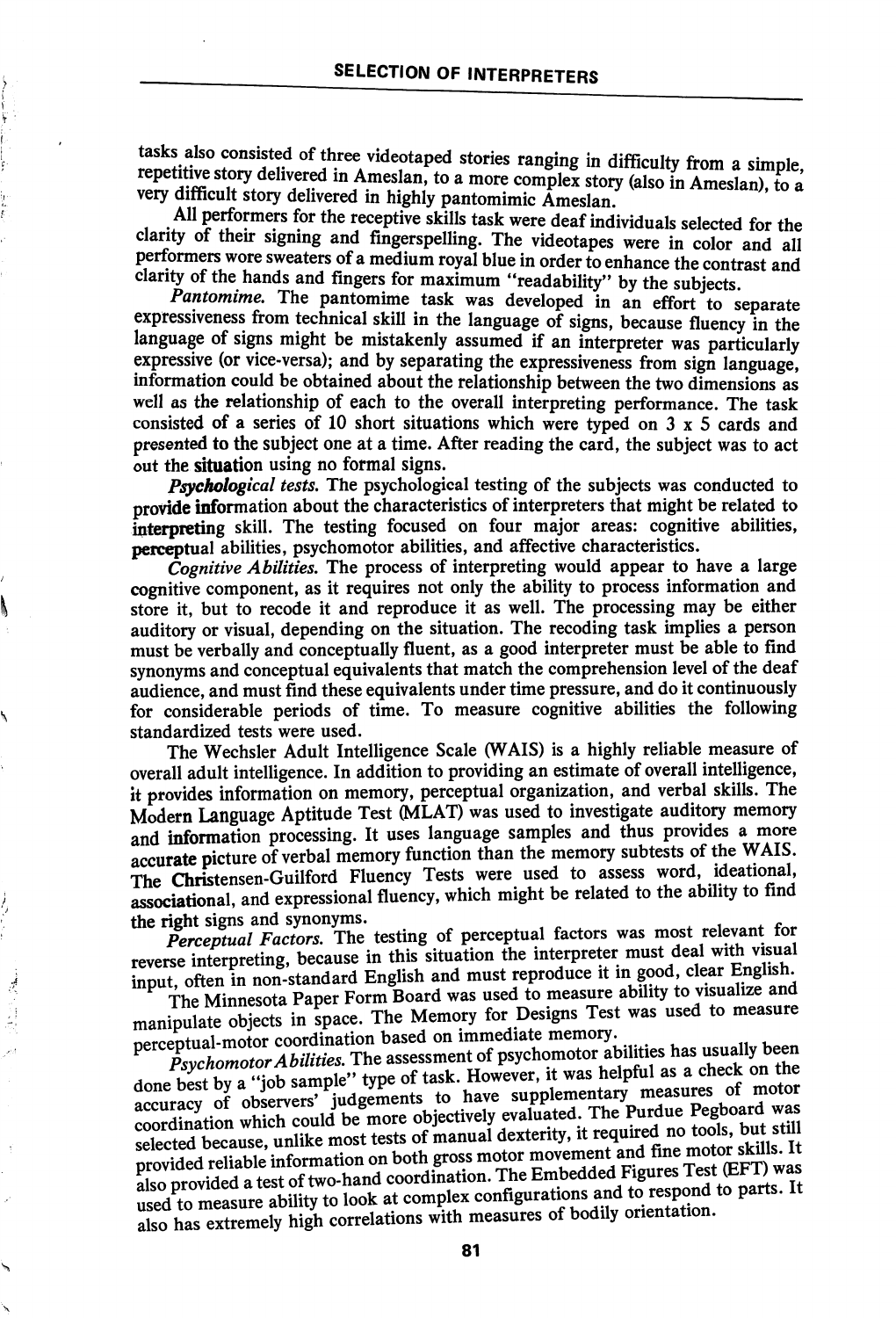Affective Factors. Affective factors might be important because the interpreter is not a machine which simply recodes and transmits information. The attitudes and emotions of interpreters could conceivably affect the accuracy of interpretation. The California Personality Inventory (CPI) was used because it has a straightforward empirical approach and is not theoretically biased. It measures 15 different personality traits, including a person's tendency to lie about himself. The test has been widely acclaimed as one of the best currently available.

Personal History questionnaire. The personal and family history questionnaire was developed by project staff to obtain information on the early history of each interpreter and his family, and his background and experiences with deaf people.

#### Collection and Analysis of the Data

Survey questionnaire. In order to develop the techniques for evaluation of interpreters' performances it was desirable to obtain additional information concerning the component skills which make up the interpreting process. A survey quesionnaire was designed and distributed to approximately 300 of the participants at the convention of the Registry of Interpreters for the Deaf in Long Beach, California, in August, 1972. The questionnaire asked for ratings of aspects of the interpreting situation, and for considerable information concerning the respondents familiarity with interpreting and the interpreting process.

Perhaps the most interesting finding in the analyses of the ratings of the component skills was the difference between the deaf and the hearing respondents. It would seem that accuracy and adaptability were of primary concern to the hearing respondents, while the deaf respondents felt that clarity of signs and fingerspelling were more important. This difference in opinion probably reflects a difference in orientation between the two groups which might be more understandable when one remembers that a deaf person has to be able to understand the signing and fingerspelling before he can even begin to understand the concepts being signed and fingerspelled. It might be that the hearing respondents assumed that accuracy in transmission of concepts would be possible only if accompanied by clarity in signing and fingerspelling, and by awareness of the language level of the deaf audience, and therefore responded on the basis of that assumption. But it would seem that the deaf respondents made no such assumption. They appeared to feel that *technical* understanding had to precede *cognitive* understanding — and responded on that basis. These results point up the importance of the deaf consumer in the evaluation of interpreters, as they tended to have a different viewpo interpreters, as they tended to have a different viewpoint than the hearing<br>interpreters. Both viewpoints are necessary to construct adequate standards and<br>appropriate evaluation panels for the evaluation of interes appropriate evaluation panels for the evaluation of interpreters.<br>Ref. more detailed informals for the evaluation of interpreters.

For more detailed information on "The Component Skills of Interpreting As Viewed by Interpreters" by Brasel, Montanelli, and Quigley, I refer you to the<br>January, 1974, Journal of Rehabilitation of the Doof. January, 1974, Journal of Rehabilitation of the Deaf.

### Judges

Three five-man panels of experts in the area of interpreting will be recruited from<br>the Southern Californian Registry of Interpreters for the Deaf with the assistance of the National R.I.D. Two judges on each panel are to be deaf persons with extensive knowledge and experience in the area of interpreting and interpreters for deaf people.<br>Each judge will be an expert reverse-translator and reverse-interpreter, with experience in observing interpreters for deaf people in a Each judge will be an expert reverse-translator and reverse-interpreter, with experience in observing interpreters for deaf people in action.<br>Each panel will make two evaluations of each subject in the study — one on the

subject's translating ability, and the other on the subject's interpreting ability. There